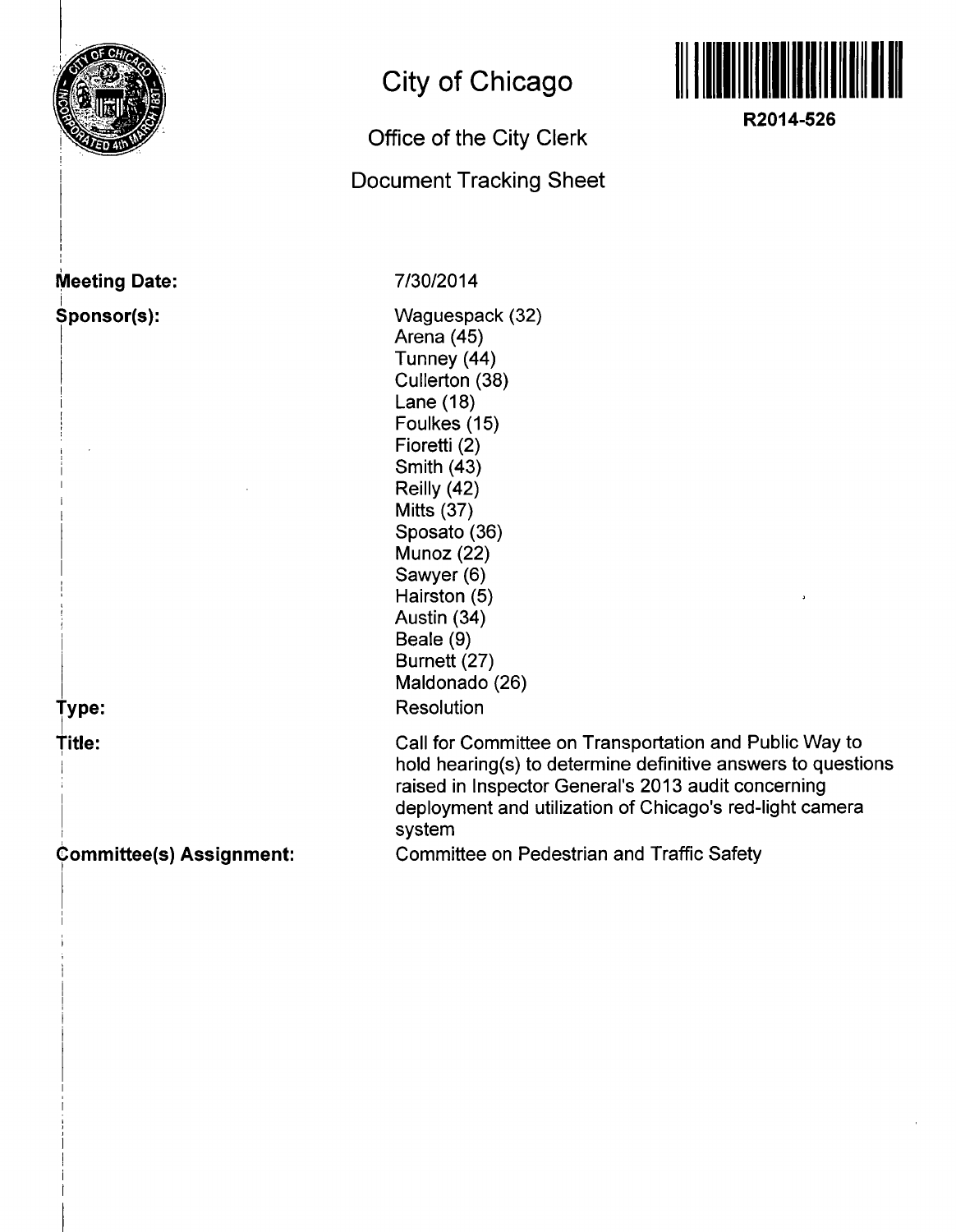KAFFIC

#### **RESOLUTION CONCERNING THE DEPLOYMENT & UTILIZATION OF THE CITY OF CHICAGO RED-LIGHT CAMERA SYSTEM**

WHEREAS, The deployment and utilization of the Red-Light Camera system has recently come under increasing public scrutiny by both the media and by the City of Chicago's Inspector General; and

WHEREAS, As a result, it behooves this legislative body to investigate and ameliorate any deficiencies in the efficacy and fairness regarding this program that has been touted as a public safety initiative; and

WHEREAS, Recent media investigation has led to questions being raised concerning the data gathering process and control ofthe program, as well as what led to the spikes in the present system, causing the discovery of at least 13,000 of the more than 4 million tickets issued to be without foundation; and

WHEREAS, In May of 2013, the Office of Inspector General of the City of Chicago issued an audit report seeking to determine if RLC installations were made and managed based on the Chicago Department of Transportation's (CDOT) stated primary criterion of reducing angle crashes to increase safety. CDOT was unable to substantiate its claims that the City chose lo install red-light cameras at intersections with the highest angle crash rates in order to increase safety. Little evidence was advanced by CDOT to demonstrate the overarching program's strategy. The IG further found a lack of basic recordkeeping and lack of analysis for the ongoing program that generates tens of millions in revenue; and

WHEREAS, It is incumbent upon this legislative body to call upon officials of CDOT as well as the Inspector General to appear before a council committee prepared to provide more transparency about the Red-Light Camera Program.

BE IT RESOLVED That we, the undersigned members of the City of Chicago City Council, gathered here this  $30<sup>th</sup>$ Day of July, 2014 do hereby request that the Committee on Transportation and the Public Way expeditiously convene a public hearing to receive testimony from the public, the commissioner and representatives of the Chicago Department of Transportation as well as expert witnesses to determine definitive answers to the questions that were raised in the IG's 2013 audit as well as those delineated in a letter addressed lo the Inspector General by the Honorable Scott Waguespack, Alderman of the 32<sup>nd</sup> Ward.

BE IT FURTHER RESOLVED That a suitable copy of this resolution be prepared and presented to the Honorable Anthony A. Beale, chairman of the Committee on Transportation and the Public Way, Joseph Ferguson Inspector General of the City of Chicago and Rebekah Scheinfeld, comprissioner of the Chicago Department of Transportation along with other city officials that can provide any pertine of information congerning this issue

Wagwomel 42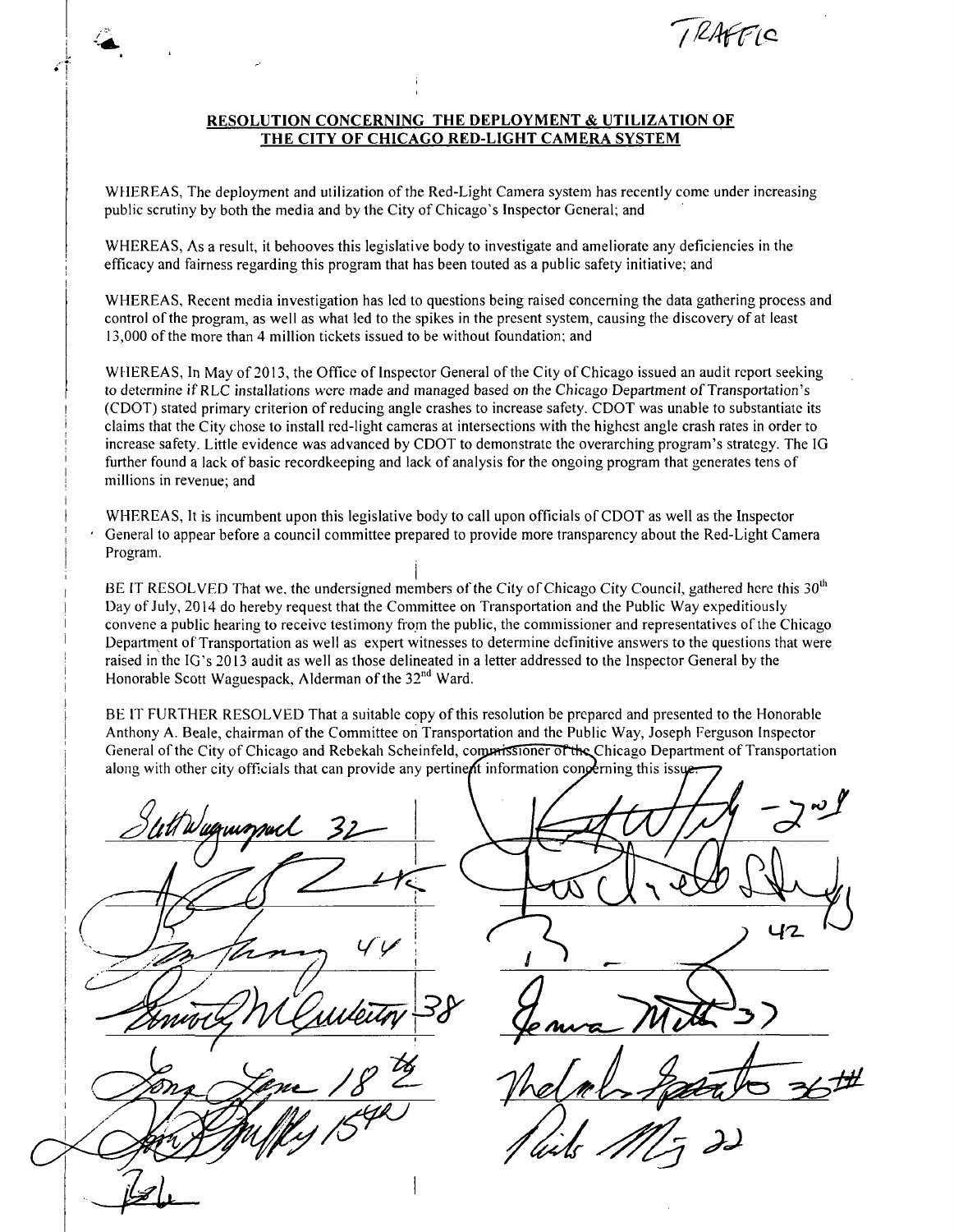

 $\label{eq:2.1} \frac{1}{\sqrt{2}}\int_{0}^{\infty}\frac{1}{\sqrt{2\pi}}\left(\frac{1}{\sqrt{2\pi}}\right)^{2}d\mu_{\rm{eff}}\,.$